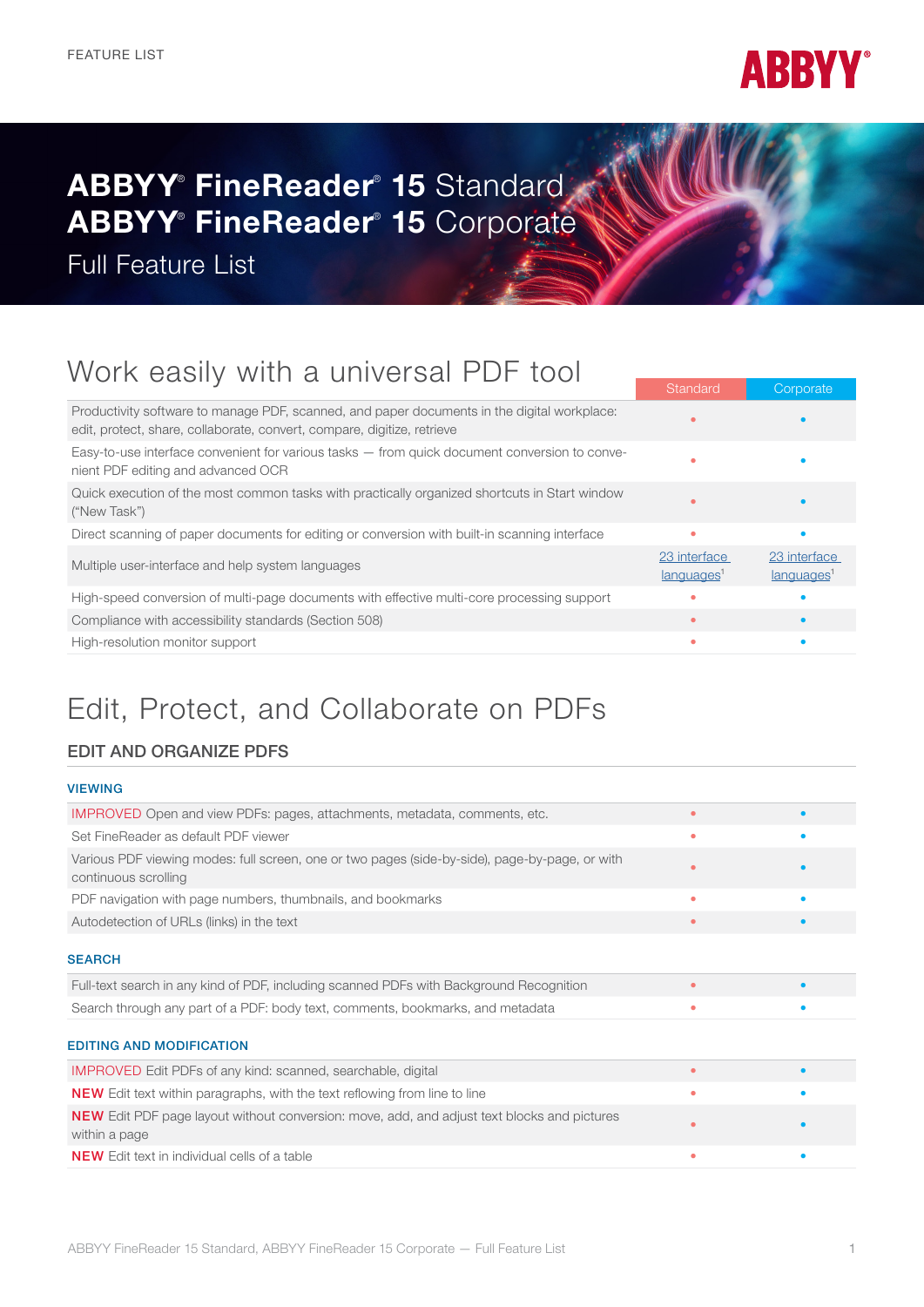|                                                                                                                             | Standard  | Corporate |
|-----------------------------------------------------------------------------------------------------------------------------|-----------|-----------|
| <b>IMPROVED</b> Add new lines of paragraphs of text into a PDF                                                              |           |           |
| <b>NEW</b> Reformat text within paragraphs: font, size, style, line spacing, alignment, color,<br>and writing direction     | $\bullet$ |           |
| Create and edit hyperlinks and internal links within the document, manually<br>or from autodetected URLs                    | $\bullet$ |           |
| Create, delete, rename bookmarks to a page, specific place, or phrase in a PDF                                              | $\bullet$ |           |
| Work with detected images in a PDF: delete, resize, move, rotate, or insert new ones                                        | $\bullet$ |           |
| Erase a part of an image or any area on a page using the Eraser tool with background<br>color autodetection                 | ٠         |           |
| Enhance image pages including skew correction, image resolution, and page orientation                                       | $\bullet$ |           |
| Manage metadata: add, edit, or delete document properties such as authors, keywords etc.                                    | $\bullet$ |           |
| Work with attachments: view, add, rename, delete, or save them as separate files                                            | $\bullet$ |           |
| Add headers and footers                                                                                                     | ٠         |           |
| Add and delete watermarks                                                                                                   | $\bullet$ |           |
| Add Bates Numbering to a PDF                                                                                                | $\bullet$ |           |
| Add, create, and manage stamps                                                                                              | $\bullet$ |           |
| Apply MRC compression to optimize PDF file size                                                                             | $\bullet$ |           |
| Add text layer to image-only PDFs (e.g., scanned)                                                                           | ٠         |           |
| <b>ORGANIZING PAGES</b>                                                                                                     |           |           |
| Manage pages: rearrange, add, or delete them; rotate pages manually or with the automatic<br>correction of page orientation |           |           |
| Add pages: blank, from other documents (PDF, images, Microsoft® Office documents etc.),<br>or from a scanner                | ٠         |           |
| Enhance images of pages, including skew correction, changing image resolution, and page<br>orientation                      |           |           |
| Crop pages                                                                                                                  |           |           |
|                                                                                                                             |           |           |

#### EXTRACTING CONTENT

| Copy text, images, and tables directly from scanned, searchable, or digital PDFs without losing<br>the original formatting and structure |  |
|------------------------------------------------------------------------------------------------------------------------------------------|--|
| Adjust table separators before copying tables (move, add, and delete separators or merge<br>and split cells)                             |  |
|                                                                                                                                          |  |

### FILLING IN FORMS

| Fill in interactive PDF forms                                                |  |
|------------------------------------------------------------------------------|--|
| Insert digital signatures or facsimile signatures into dedicated form fields |  |
| Import/export PDF data from form fields (using .fdf files)                   |  |
|                                                                              |  |

#### PRINTING

| Print PDF documents, with or without comments |  |
|-----------------------------------------------|--|
|                                               |  |

#### COLLABORATE ON AND APPROVE PDFS

| View, add, delete, and manage comments directly in a PDF                                 |  |
|------------------------------------------------------------------------------------------|--|
| Mark up text using Highlight, Underline, Strikethrough and Insert tools                  |  |
| Mark up images, charts, captions, etc. using Notes, Text Box, and drawing tools          |  |
| Search text and mark up search results with one click                                    |  |
| Add new comments and reply to existing text comments                                     |  |
| Assign statuses to comments (such as "accepted", "rejected", "canceled", or "completed") |  |
| Sort or filter comments by author, type, date, flag status, or comment status            |  |
| SharePoint integration: check in/check out                                               |  |
| Send PDF via email                                                                       |  |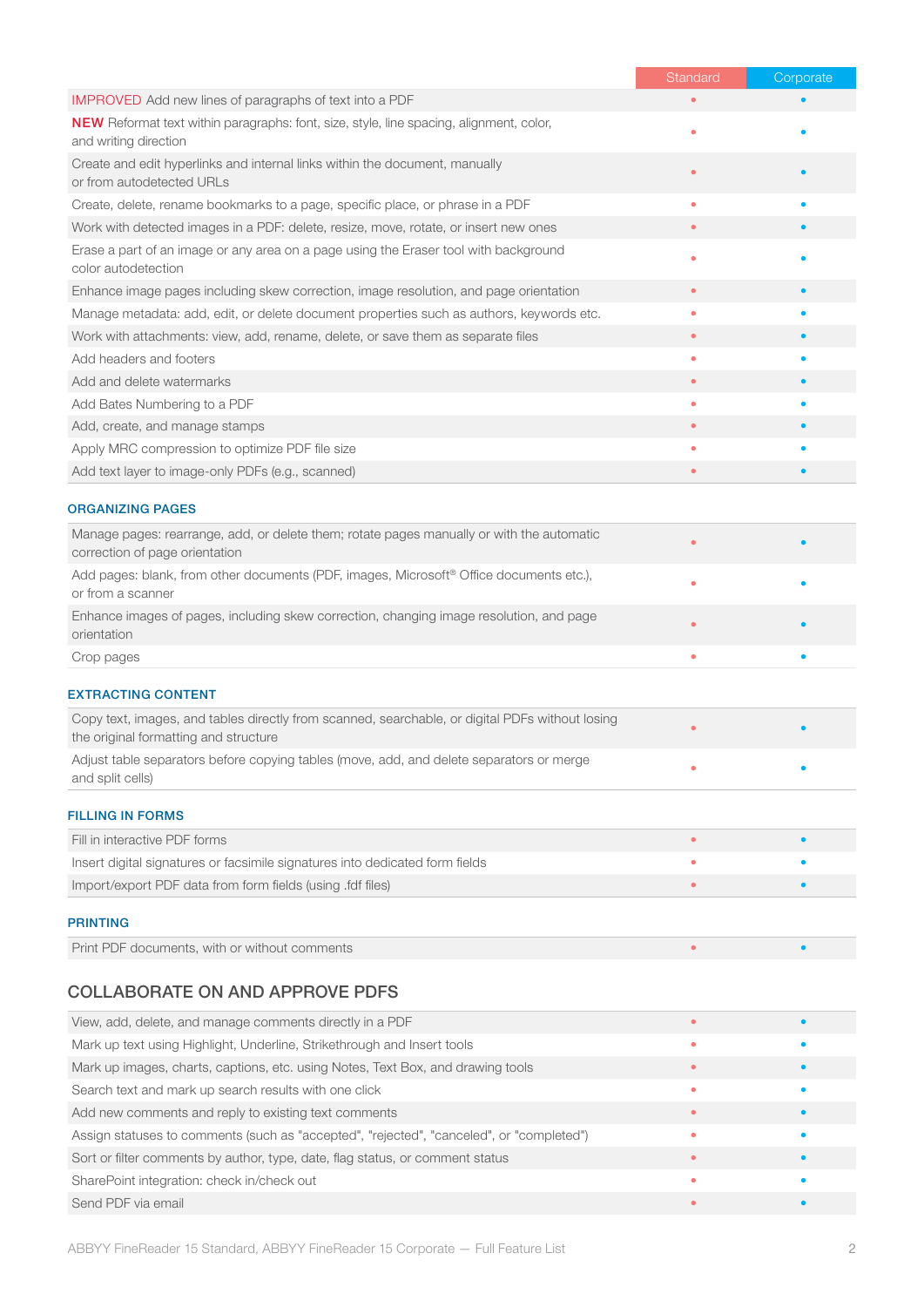#### PROTECT AND SIGN PDFS

|                                                                                                                                                                                         | Standard | Corporate |
|-----------------------------------------------------------------------------------------------------------------------------------------------------------------------------------------|----------|-----------|
| Protect PDFs with passwords to restrict access to content (i.e., opening, editing, printing,<br>copying text or other content)                                                          |          |           |
| 40-bit RC4, 128- or 256-bit AES encryption support                                                                                                                                      | ۰        |           |
| Apply digital signatures                                                                                                                                                                |          |           |
| Automatic validation of digital signatures when a PDF opens                                                                                                                             | ۰        |           |
| Create a self-signed digital certificate via virtual printer                                                                                                                            |          |           |
| Redact confidential or personal information in PDFs                                                                                                                                     | ۰        |           |
| Search and redact keywords in the entire document (including document text, comments, and<br>metadata) with a few clicks                                                                | ٠        |           |
| Remove hidden information such as text layers added by OCR, comments and annotations,<br>attachments, bookmarks, metadata, links, media, actions, scripts, and form data with one click |          |           |
| Compliant with GDPR                                                                                                                                                                     |          |           |

### Create and convert PDFs

#### CREATE PDF

| Create PDF, PDF/A, and PDF/UA from Microsoft <sup>®</sup> Office documents, PDFs, image files,<br>and files in other formats: | PDF, TIFF, JPEG, PDF, TIFF, JPEG,<br>JPEG 2000,<br>JBIG2, PNG,<br>BMP, PCX,<br>GIF, DjVu, XPS,<br>DOC(X), XLS(X),<br>$PPT(X)$ , $VSD(X)$ ,<br>ODT, ODS, ODP | JPEG 2000,<br>JBIG2, PNG,<br>BMP, PCX,<br>GIF, DjVu, XPS,<br>DOC(X), XLS(X),<br>$PPT(X)$ , $VSD(X)$ ,<br>HTML, RTF, TXT, HTML, RTF, TXT,<br>ODT, ODS, ODP |
|-------------------------------------------------------------------------------------------------------------------------------|-------------------------------------------------------------------------------------------------------------------------------------------------------------|-----------------------------------------------------------------------------------------------------------------------------------------------------------|
| Scan to PDF (incl. searchable PDF)                                                                                            | ٠                                                                                                                                                           |                                                                                                                                                           |
| Enhance visual appearance of scanned PDFs with PreciseScan technology                                                         | $\bullet$                                                                                                                                                   |                                                                                                                                                           |
| Create PDFs from files in supported formats directly in Windows Explorer                                                      | ٠                                                                                                                                                           |                                                                                                                                                           |
| Create PDFs from any application with Print function using a virtual printer - PDF XChange 5.0<br>for ABBYY FineReader 15     |                                                                                                                                                             |                                                                                                                                                           |
| Create a blank PDF                                                                                                            | ٠                                                                                                                                                           |                                                                                                                                                           |
| Save to searchable PDF (modes supported: text under image, text over image, and text and<br>pictures)                         | ٠                                                                                                                                                           |                                                                                                                                                           |
| Automatic creation of bookmarks in searchable PDFs based on headings detected in document                                     | $\bullet$                                                                                                                                                   |                                                                                                                                                           |
| Save as image-only PDF                                                                                                        | $\bullet$                                                                                                                                                   |                                                                                                                                                           |
| Merge multiple Microsoft® Office documents, PDFs, image files, and files in other formats into one PDF                        | ٠                                                                                                                                                           |                                                                                                                                                           |

#### CONVERT PDF

| <b>IMPROVED</b> Convert PDFs to Microsoft <sup>®</sup> Office and other editable formats                                             | DOC(X), XLS(X),<br>PPTX, HTML,<br>RTF, TXT, CSV,<br>ODT | DOC(X), XLS(X),<br>PPTX, HTML,<br>RTF, TXT, CSV,<br>ODT |
|--------------------------------------------------------------------------------------------------------------------------------------|---------------------------------------------------------|---------------------------------------------------------|
| Convert PDFs to e-book formats                                                                                                       | EPUB, FB2                                               | EPUB, FB2                                               |
| Convert PDFs to other formats                                                                                                        | DiVu                                                    | DiVu                                                    |
| NEW Intelligent PDF conversion (automatic detection of text layer quality and extraction of text<br>from form fields and text boxes) | ٠                                                       | $\bullet$                                               |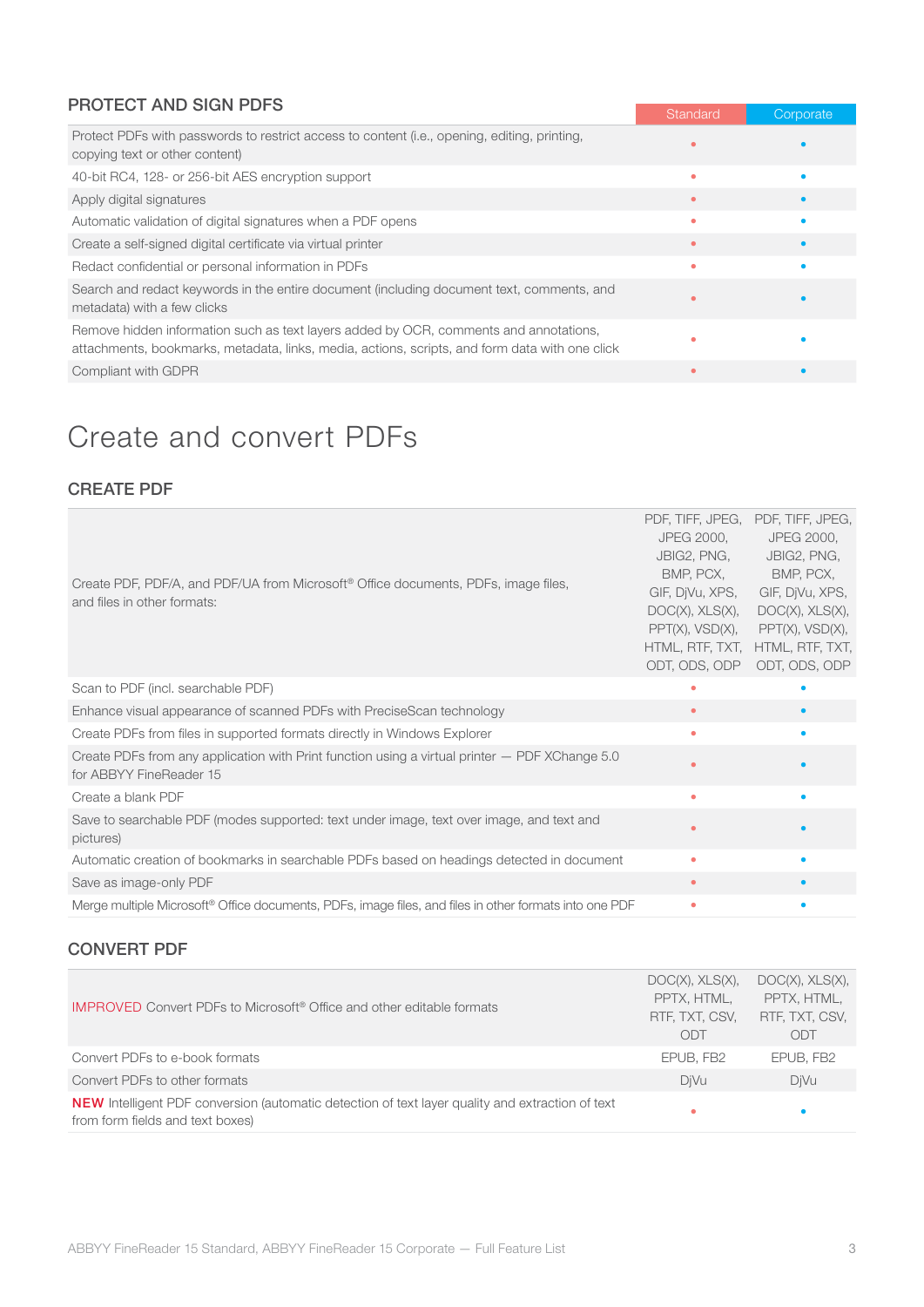| <b>MULTIPLE PDF PROCESSING</b>                       | <b>Standard</b> | Corporate |
|------------------------------------------------------|-----------------|-----------|
| Process multiple PDF documents simultaneously to:    |                 |           |
| - create PDF/A, PDF/UA, or tagged PDF files          |                 |           |
| - reduce file size using MRC compression             |                 |           |
| - enhance visual quality of scanned PDFs             | ٠               |           |
| - set password protection                            |                 |           |
| - remove hidden data                                 |                 |           |
| delete metadata                                      |                 |           |
| - convert to supported editable formats              |                 |           |
| Merge mutiple PDF documents into one when processing |                 |           |

## Compare documents in different formats

#### FIND DIFFERENCES

| <b>IMPROVED</b> Compare and find exact differences in text between two copeis of a document<br>across various formats: scans, images, PDF, and text documents – any two of: | PDF, TIFF, JPEG,<br><b>JPEG 2000.</b><br>JBIG2, PNG,<br>BMP. PCX.<br>GIF, DiVu, XPS,<br>DOC(X), XLS(X),<br>$PPT(X)$ , $VSD(X)$ ,<br>HTML, RTF, TXT, |
|-----------------------------------------------------------------------------------------------------------------------------------------------------------------------------|-----------------------------------------------------------------------------------------------------------------------------------------------------|
|                                                                                                                                                                             | ODT, ODS, ODP                                                                                                                                       |
| <b>IMPROVED</b> Comparison of multilingual documents                                                                                                                        | 38 comparison<br>languages                                                                                                                          |
| Automatic detection of document languages                                                                                                                                   |                                                                                                                                                     |
| Finds differences in body text, headers and footers, or numbering                                                                                                           | ٠                                                                                                                                                   |
| <b>NEW</b> Finds differences in filled-out fields of interactive PDF forms and Text Box annotations in<br><b>PDF</b> files                                                  |                                                                                                                                                     |

#### REVIEW CHANGES

| Displays differences as: text deleted, text added, replaced, and punctuation symbols                          |  |
|---------------------------------------------------------------------------------------------------------------|--|
| Detection of minor one-letter and punctuation differences can be optionally switched<br>off before comparison |  |
| Synchronized side-by-side review of differences within the context of the documents<br>being compared         |  |
| Easy review and navigation between the differences across multi-page documents with<br>a differences list     |  |
| Irrelevant differences can be manually discarded before saving comparison results                             |  |
|                                                                                                               |  |

### SAVE AND SHARE RESULTS

| <b>NEW</b> Save document with differences as Microsoft <sup>®</sup> Word file in track-changes mode        |  |
|------------------------------------------------------------------------------------------------------------|--|
| Save document with differences as PDF file with the differences presented as text mark-ups<br>and comments |  |
| Save the list of differences as a separate table in Microsoft <sup>®</sup> Word document format            |  |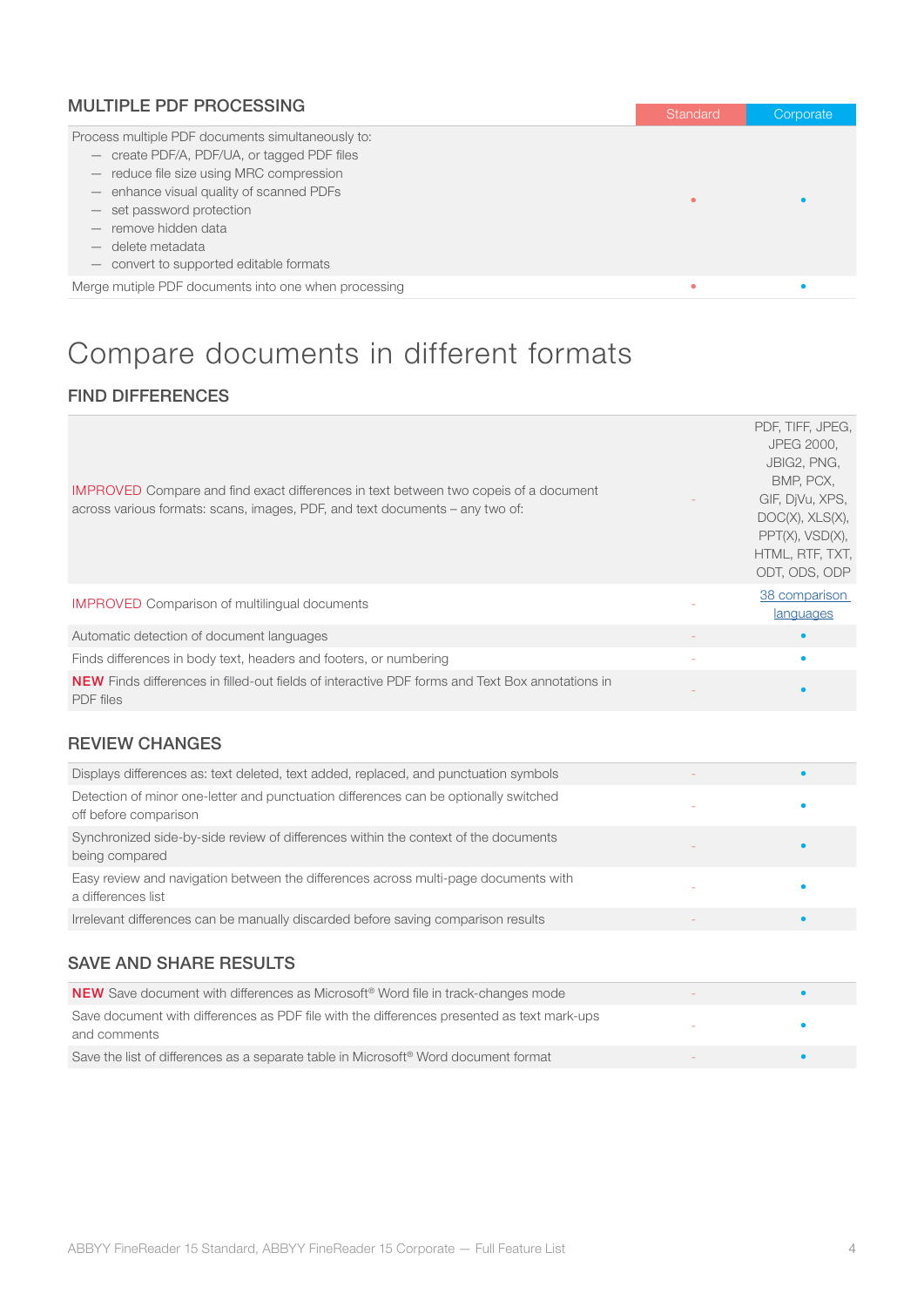### Digitize documents and scans with OCR

| <b>OCR AND DOCUMENT CONVERSION</b>                                                                                                                                                                                                                       | Standard                     | Corporate             |
|----------------------------------------------------------------------------------------------------------------------------------------------------------------------------------------------------------------------------------------------------------|------------------------------|-----------------------|
| Document (OCR) languages supported:                                                                                                                                                                                                                      | 192                          | 192                   |
| - including languages with dictionary support:                                                                                                                                                                                                           | 48                           | 48                    |
| OCR accuracy, up to:                                                                                                                                                                                                                                     | 99.8% <sup>2</sup>           | $99.8\%$ <sup>2</sup> |
| Multilingual document recognition                                                                                                                                                                                                                        | ۵                            |                       |
| Automatic detection of document languages: all languages with dictionary support (except Asian<br>languages)                                                                                                                                             | ۰                            |                       |
| IMPROVED Retention of document layout including paragraphs, images, tables, background<br>images,<br>and barcodes                                                                                                                                        | ۰                            |                       |
| Retention of fonts and font styles                                                                                                                                                                                                                       | $\bullet$                    |                       |
| Retention of paragraphs with vertical, color, and inverted text                                                                                                                                                                                          | ۰                            |                       |
| Retention of original structure of multi-page documents, including headers, footers, footnotes, text<br>columns, numbered lists, heading structure, text flow between pages, etc. using ADRT <sup>®</sup><br>(Adaptive Document Recognition Technology®) |                              |                       |
| Recreation of bullet points and numbering by converting them into native Microsoft <sup>®</sup> Word lists                                                                                                                                               | ۰                            |                       |
| Retention of hyperlinks - detects links and converts them into true hyperlinks                                                                                                                                                                           | $\bullet$                    |                       |
| Recognition of 1-D and 2-D Barcodes                                                                                                                                                                                                                      | <b>Supported</b><br>barcodes | Supported<br>barcodes |
| <b>IMAGE ACQUISITION</b>                                                                                                                                                                                                                                 |                              |                       |

| Scan paper documents directly from FineReader using its built-in scanning interface; adjustable<br>scanning settings   |  |
|------------------------------------------------------------------------------------------------------------------------|--|
| Open images of paper documents in FineReader directly from a smartphone or digital camera<br>connected to the computer |  |
| Support for TWAIN and WIA compatible imaging devices                                                                   |  |

### CONVERT TO EDITABLE FORMATS

|                                                                                                | PDF (2.0 or ear-      | PDF (2.0 or ear-   |
|------------------------------------------------------------------------------------------------|-----------------------|--------------------|
| Convert document images, scans, and PDFs:                                                      | lier), TIFF, JPEG,    | lier), TIFF, JPEG, |
|                                                                                                | JPEG 2000.            | JPEG 2000.         |
|                                                                                                | JBIG2, PNG,           | JBIG2, PNG,        |
|                                                                                                | BMP, PCX, GIF,        | BMP, PCX, GIF,     |
|                                                                                                | DiVu, XPS             | DiVu, XPS          |
|                                                                                                | DOC(X), XLS(X),       | DOC(X), XLS(X),    |
| Save conversion results into editable formats:                                                 | PPTX. HTML.           | PPTX, HTML,        |
|                                                                                                | RTF, TXT, CSV,<br>ODT | RTF, TXT, CSV,     |
|                                                                                                |                       | ODT                |
| Use document formatting retention profiles (when converting to Word, ODT, RTF): editable copy, | $\bullet$             |                    |
| exact copy, and formatted or plain text                                                        |                       |                    |
| Keep/omit page headers and footers, pictures, etc.                                             | ٠                     |                    |
| Convert multiple documents into editable formats simultaneously using the same settings        | $\bullet$             |                    |
| Merge separate files into one document during conversion                                       | ۰                     |                    |

#### PREPARE DOCUMENT FOR DIGITAL ARCHIVING

| Digitize to Searchable PDFs                                                             |  |
|-----------------------------------------------------------------------------------------|--|
| Digitize to ISO standard PDF/A (1a, 1b, 2a, 2b, 2u, 3a, 3b, 3u) for long-term archiving |  |
| Digitize to PDF/UA for accessibitiy compliance                                          |  |
| Reduce size of resulting PDF documents up to 20 times <sup>2</sup> with MRC compression |  |
| Simultaneously prepare multiple documents for archiving using the same settings         |  |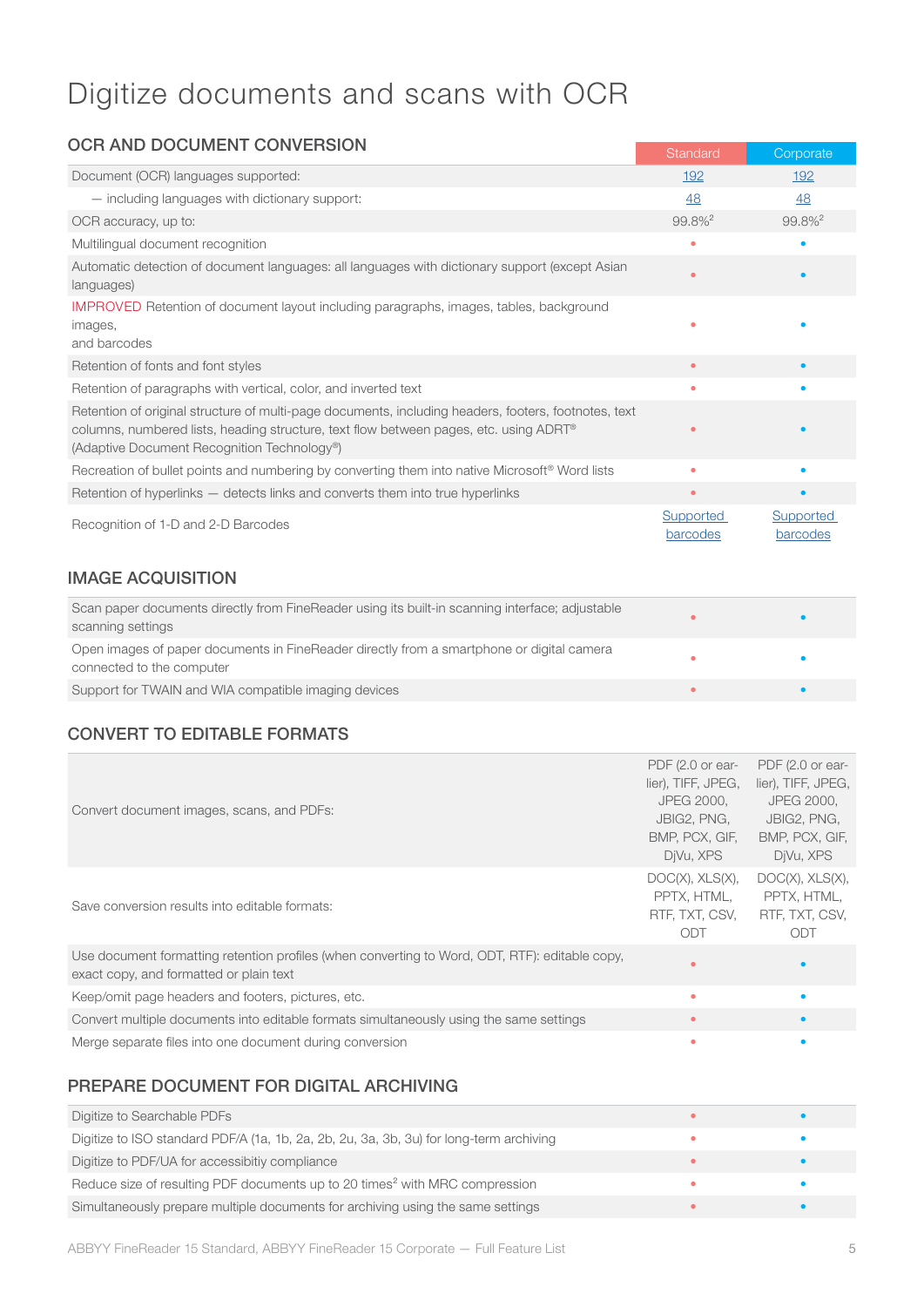#### ADVANCED CONVERSION CAPABILITIES

| <b>RECOGNITION AREAS DETECTION</b>                                                                                                                                          |           |  |
|-----------------------------------------------------------------------------------------------------------------------------------------------------------------------------|-----------|--|
| Automatic detection of document areas (text, table, image, background image, and barcodes)                                                                                  |           |  |
| Adjust borders of recognition areas manually; change area type                                                                                                              | ۰         |  |
| Add, delete, move table separators; merge and split table cells                                                                                                             | $\bullet$ |  |
| Specify cell type and properties, such as text orientation, images, language, and numbers                                                                                   |           |  |
| Adjust the order of areas manually to define the order of content in the output document                                                                                    | ۰         |  |
|                                                                                                                                                                             |           |  |
| <b>RESULTS VERIFICATION AND CORRECTION</b>                                                                                                                                  |           |  |
| Text Editor for checking recognition results, correcting text formatting, and reviewing overall docu-<br>ment layout before saving                                          |           |  |
| Style Editor to check, change, merge, or create font styles in the output document before saving                                                                            | ٠         |  |
| <b>IMPROVED</b> Verify tool for quickly verifying uncertain character and non-dictionary words against<br>the initial document and correcting possible errors before saving |           |  |
| Page renumbering tool for restoring the page order after duplex scanning or splitting book pages                                                                            | ٠         |  |
| Find-and-Replace function to correct errors in the entire document                                                                                                          | $\bullet$ |  |
| Integration with Microsoft <sup>®</sup> Word Custom Dictionary enables the creation of customized word lists<br>for processing industry-specific documents                  |           |  |

Standard Corporate

• • • • • • • • •

• •

#### SCANS AND PHOTOS PRE-PROCESSING

Automatically applies a set of necessary pre-processing functions to images captured with scanners or smartphones:

- Detect page orientation
- Straighten curved text lines
- Convert to black and white
- Split dual pages
- Detect page edges\*
- 
- Deskew
- Whiten page background\*
- Correct image resolution
- Reduce ISO noise\*
- Remove color marks
- Remove motion blur\*
- Invert colors
- Correct trapezoid distortions\*
	- *\*extended pre-processing options especially for photos*

Manual image preprocessing to ensure better accuracy and visual appearance

(available in Image Editor):

- Split images into multiple pages
- Correct image resolution
- Clean background color and illumination
- Correct ISO noise
- Remove color stamps or color pen
- Trapezium crop on basic business documents
- Correct blurred images
- Rotate (90°, 180°, 270°) and flip images
- Correct brightness and contrast
- Crop pages
- Adjust levels
- Invert colors
- Eraser tool

Corrections to page images can be applied to: all pages, odd pages, even pages, one or multiple selected pages • •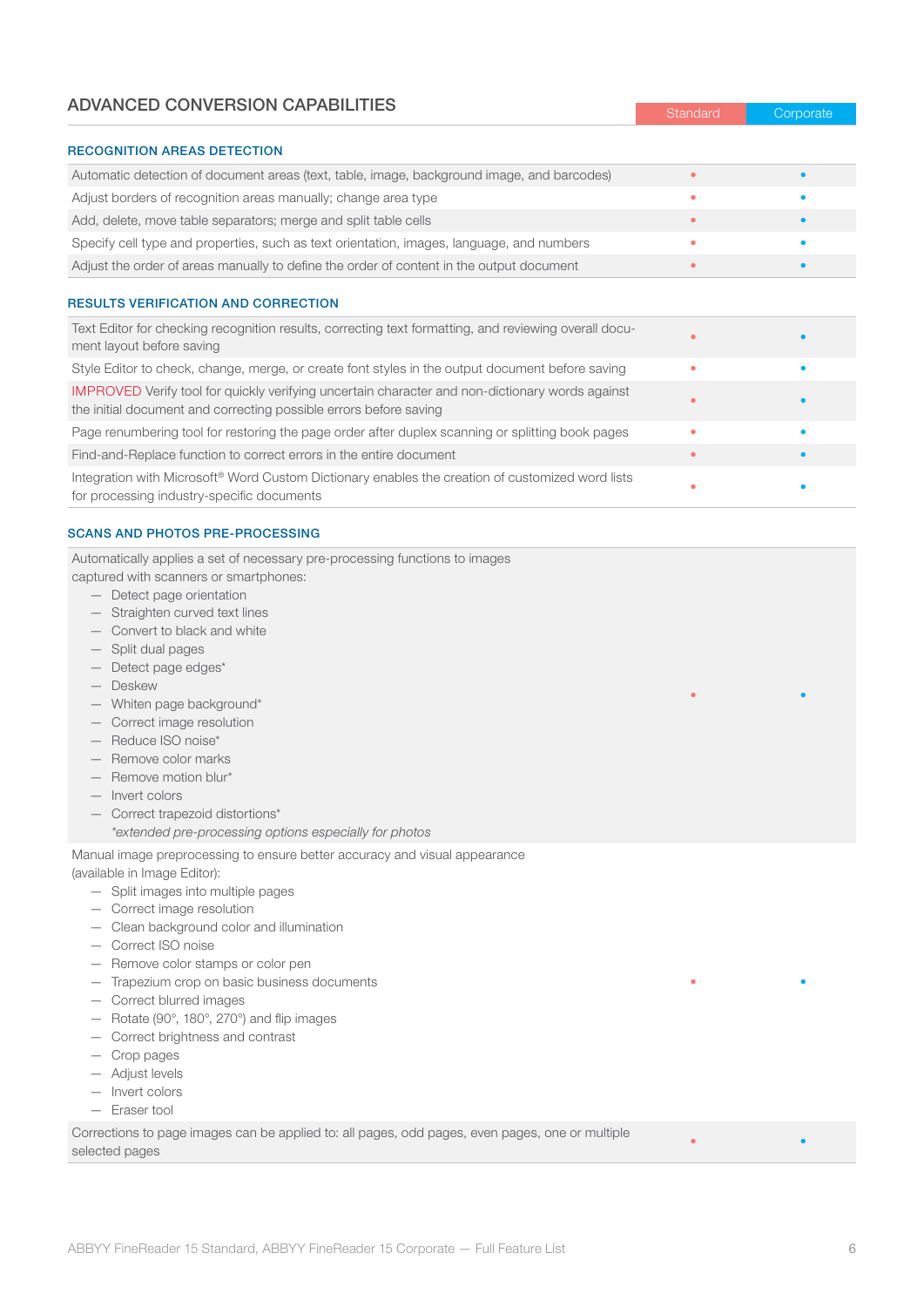| <b>CUSTOMIZE RECOGNITION FOR SPECIFIC TASKS</b>                                                                                                               | Standard  | Corporate |
|---------------------------------------------------------------------------------------------------------------------------------------------------------------|-----------|-----------|
| Create custom dictionaries and languages                                                                                                                      | $\bullet$ |           |
| Use pattern training to recognize documents with non-standard or decorative characters, ligatu-<br>res, and fonts                                             |           |           |
| Create, save, and reuse area templates                                                                                                                        | $\bullet$ |           |
| <b>SET UP IMPORT AND EXPORT OPTIONS</b>                                                                                                                       |           |           |
| Turn off automatic page image pre-processing and/or recognition when pages are added to OCR<br>Editor                                                         |           |           |
| Conversion speed control: Fast mode for documents of higher quality;<br>Thorough mode to maximize accuracy on low quality documents                           | ٠         |           |
| Turn off the detection and saving of such elements as headers and footers, pictures, etc.                                                                     | ۰         |           |
| Send To feature to directly open conversion results in Word, Excel, PowerPoint, PDF Editor,<br>clipboard, or a web browser without saving the file beforehand | ٠         |           |
| <b>OCR PROJECT</b>                                                                                                                                            |           |           |
| Save the current conversion work and its settings even when it's not finished using the OCR<br>Project format                                                 |           |           |
| Add documents from files in different formats to an OCR project                                                                                               | ٠         |           |
| Share an OCR Project with collagues to collaborate on conversion tasks of a larger scale                                                                      | ٠         |           |

## Automate digitization and conversion routines

### HOT FOLDER<sup>3</sup>

| Create a watched folder: a folder monitored by Hot Folder to automatically process any file<br>of supported format placed in it                                   |  |
|-------------------------------------------------------------------------------------------------------------------------------------------------------------------|--|
| Set up one or multiple watched folders on a local drive, network drive, FTP server,<br>or in an Outlook mailbox                                                   |  |
| Schedule conversions to start at a specific time (one time, recurring daily, weekly, or monthly)<br>or to run constantly (by checking for new files every minute) |  |
| Automatically convert newly recieved email attachments                                                                                                            |  |
| Convert PDFs, images (JPG, PNG, TIFF, etc.), and scans (XPS, DJVU, etc.)                                                                                          |  |
| Save results as editable formats (DOC(X), ODT, XLS(X), RTF, PPTX, etc.), searchable PDFs,<br>images, or an OCR Project for further editing and verification       |  |
| Document separation supported: by subfolders                                                                                                                      |  |
| Document merge supported: all to one, each subfolder to one                                                                                                       |  |
| Set up, run, and manage individual Hot Folder tasks for each watched folder                                                                                       |  |
|                                                                                                                                                                   |  |

#### CUSTOM AUTOMATED TASKS

| Create custom Automated Tasks for frequently performed document conversions |  |
|-----------------------------------------------------------------------------|--|
| Share created custom Automated Tasks with other FineReader users            |  |